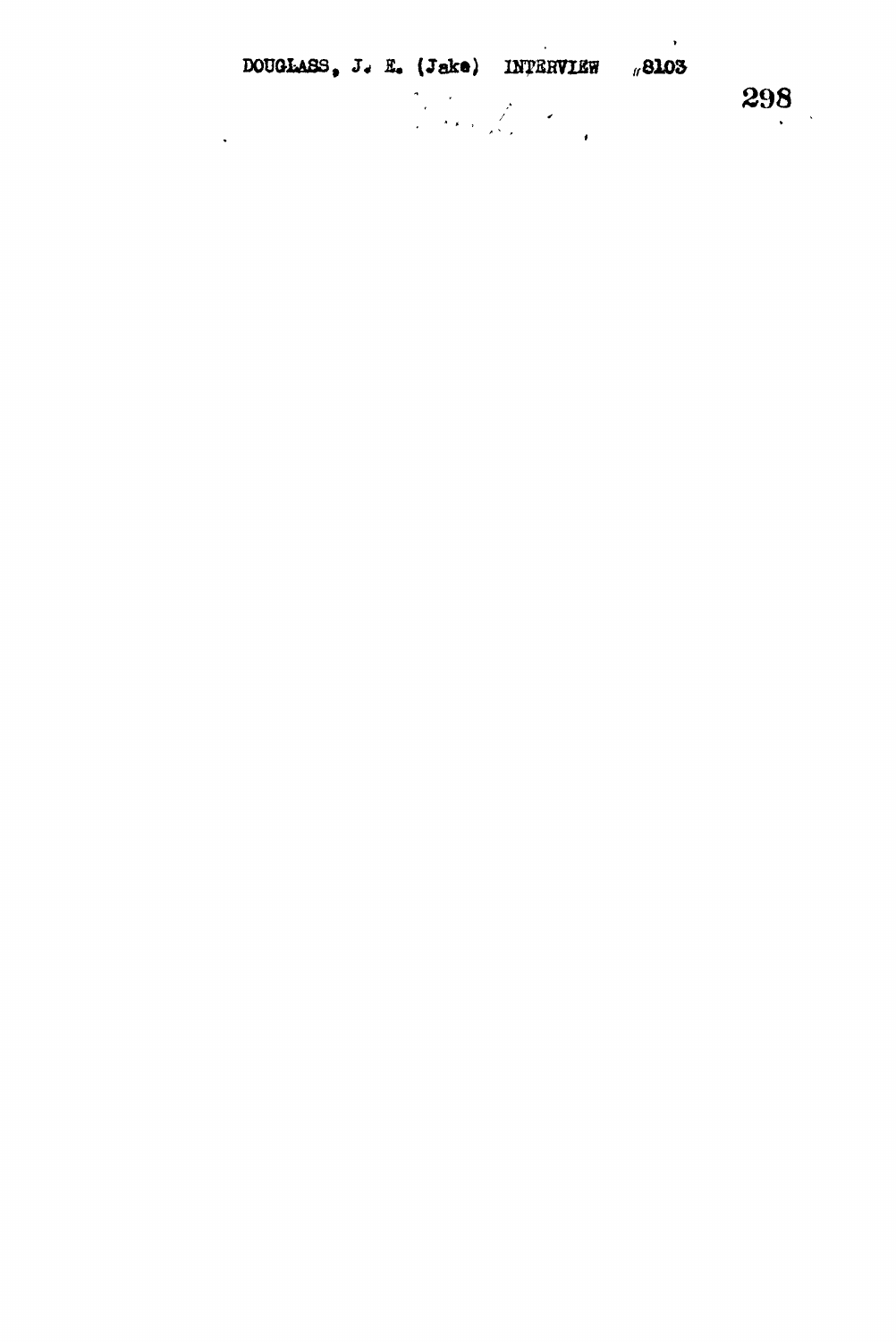$B = \frac{1}{2}$ DOUGLASS, J. B. (Jake) INTERVIEW. Torm<sub>A</sub><sup>+</sup> **BIOGRAPHY** FOR! "ORKS PROGRESS ADMITISTRATION Indian-Pioneer History Project for Oklahoma Field Worker's name **Ruth E. Moon** This report made on (date) **July 27, 1937.** 1. Name J.E, (Jake) Douglass 2. Post office Addross **Quthrie, Oklahoma** • 3. Residence address (or location) **324** E. **Harrison. Masoqlc Home for aged.** 4. DATE OF TIRTH: "onth September Day 8 ?ear 1366 5. Place of birth **Jefferson City, Tennessee** , 6. route of Father **Samuel Douglass** place *of* birtii **Tennessee** Other information about father 7. Name of lother Margaret Newman place of birth Tennessee Other information about mother

Notes or complete narrative by the field worker dealing with the life and story of the person interviewed. Refer to Manual for suggested subjects and questions. Continue on blank sheets if necessary and attach firmly to this form. Number of sheets attached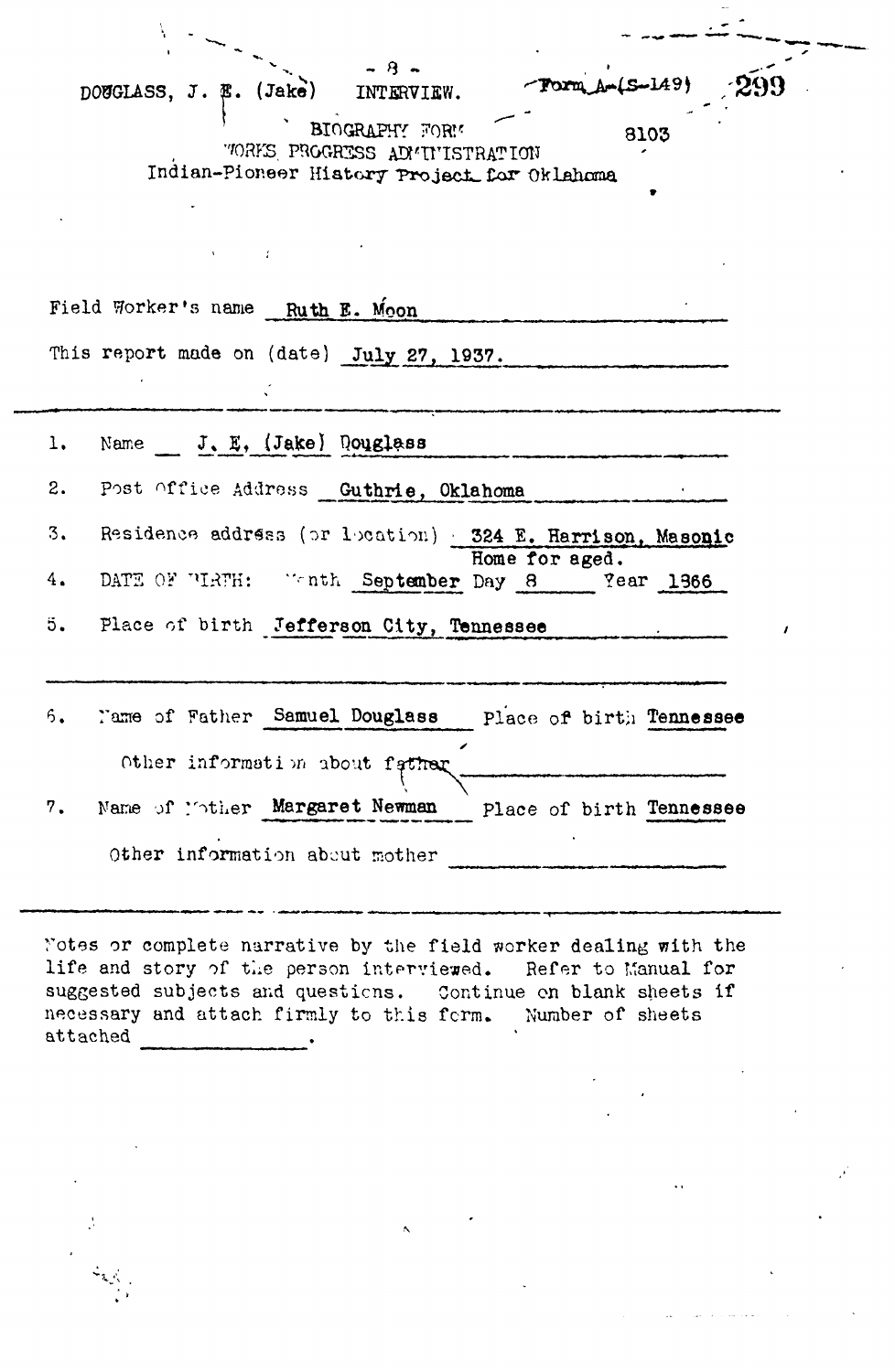**DOUGLASS, J. E. (Jake)** INTERVIEW. 8103

**Interviewer , Rath E. Moon, Jul y 27 , 1937.**

**interview with J . E. (Jeke) Douglass Guthrie , Oklahoma, 384 E. Harrison**

In the Summer of 1889 we were living at Trinidad, Colorado. We were newly married and we decided to come to **Oklahoma. My wife's sister and her husband come with us.** We both had spring wagons covered, and we brought very little along except our bedding and camp stuff. At night we camped out and the trip took us a month. It was September when we got here. The last place we camped before entering Oklahoma **was Kiowa, lensas. Then we crossed,No Men's Land and cerae** on down to Kingfisher, where we stayed one night. It was a busy place, but there seemed to be about two carpenters after every job. I was a carpenter, so we decided to come on to **every job. I was a carpenter, so we decided to come on to**

Our first night here we camped at the north end of Fifth Street under a big cottonwood tree. Most of the town was still **tents, same shacks, and one brick building was being built on the corner of Oklahoma and Second Streets.**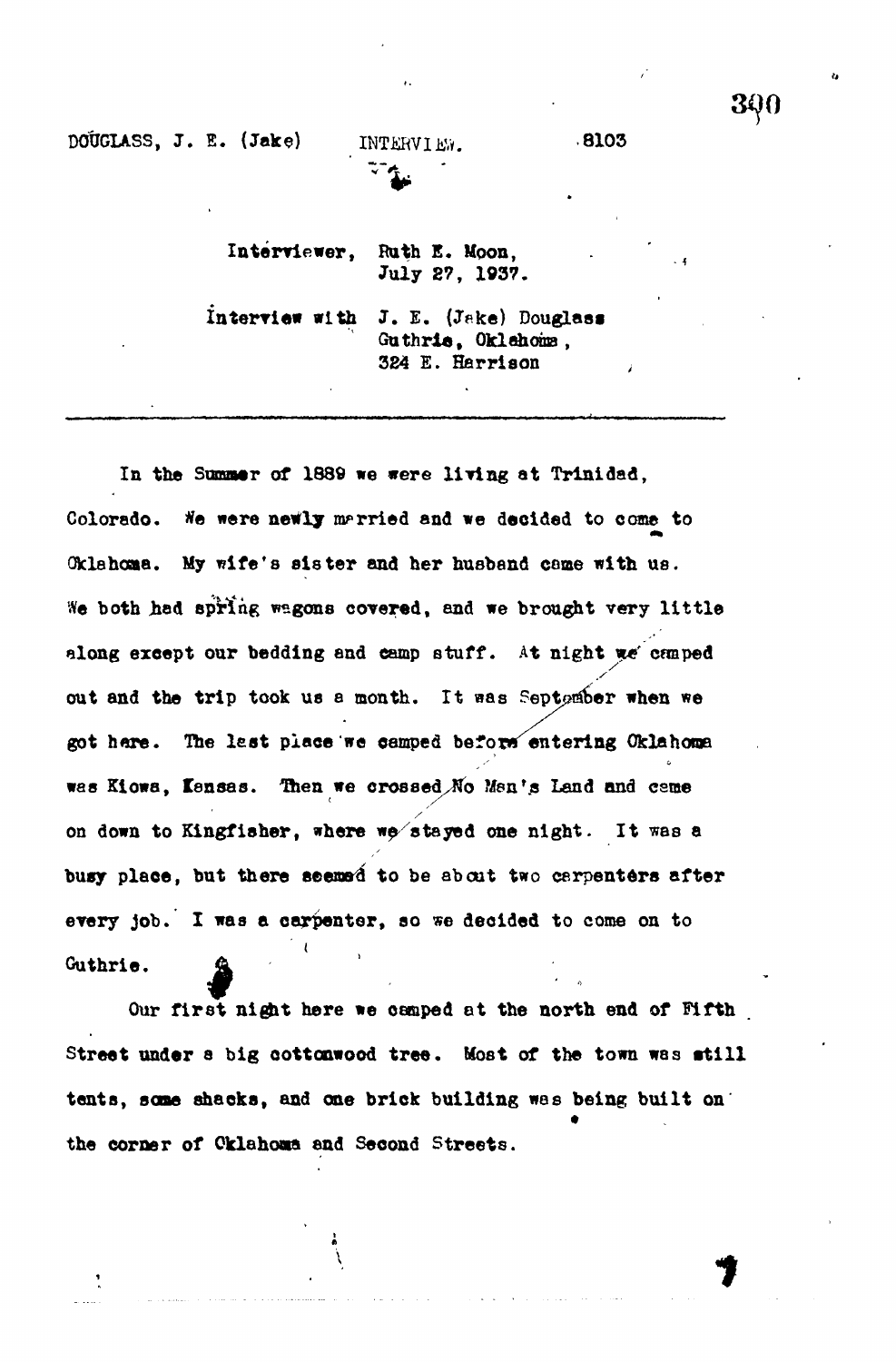**DOUQASS, J. E. (Take) ' INTERVIEW. 8103**

**The first house we lived in was on Second Street, across the street from the present location of the Fairmont Creamery, ffater was' scarce and bad\*** *tie* **carried all ours, while we lived there, froa a veil on the comer of Cleveland and First, two blocks. Our first baby was born bore and died. Ttere was lots of sickness and death, especially among the children. I had typhoid and was sick a long time.**

**Die first work I found to do was hauling logs to a sawmill which was on Fifth Street and Harrison on the Cottonwood River, and was owned by a men named Pibern. I bought tracts of timber, mo6tly cottonwood, from men along the river and out the logs and sold them to the mill. For a while I ren this mill for Mr. Pibern.**

**Host of the first shacks were made of this cottonwood lumber. We lived in one for a while. It warped so badly that you could "throw a cat" through that house.**

**Then X worked at e furniture factory that was by the side of the sawmill. We lived across the street from the factory** in a house that is still there, and I made a whole set of furniture out of black walnut for our home.

**I worked as a carpenter, building scans of the nice homes that people were building about this time.** *< •* **v • - • • \***

**- 2 -**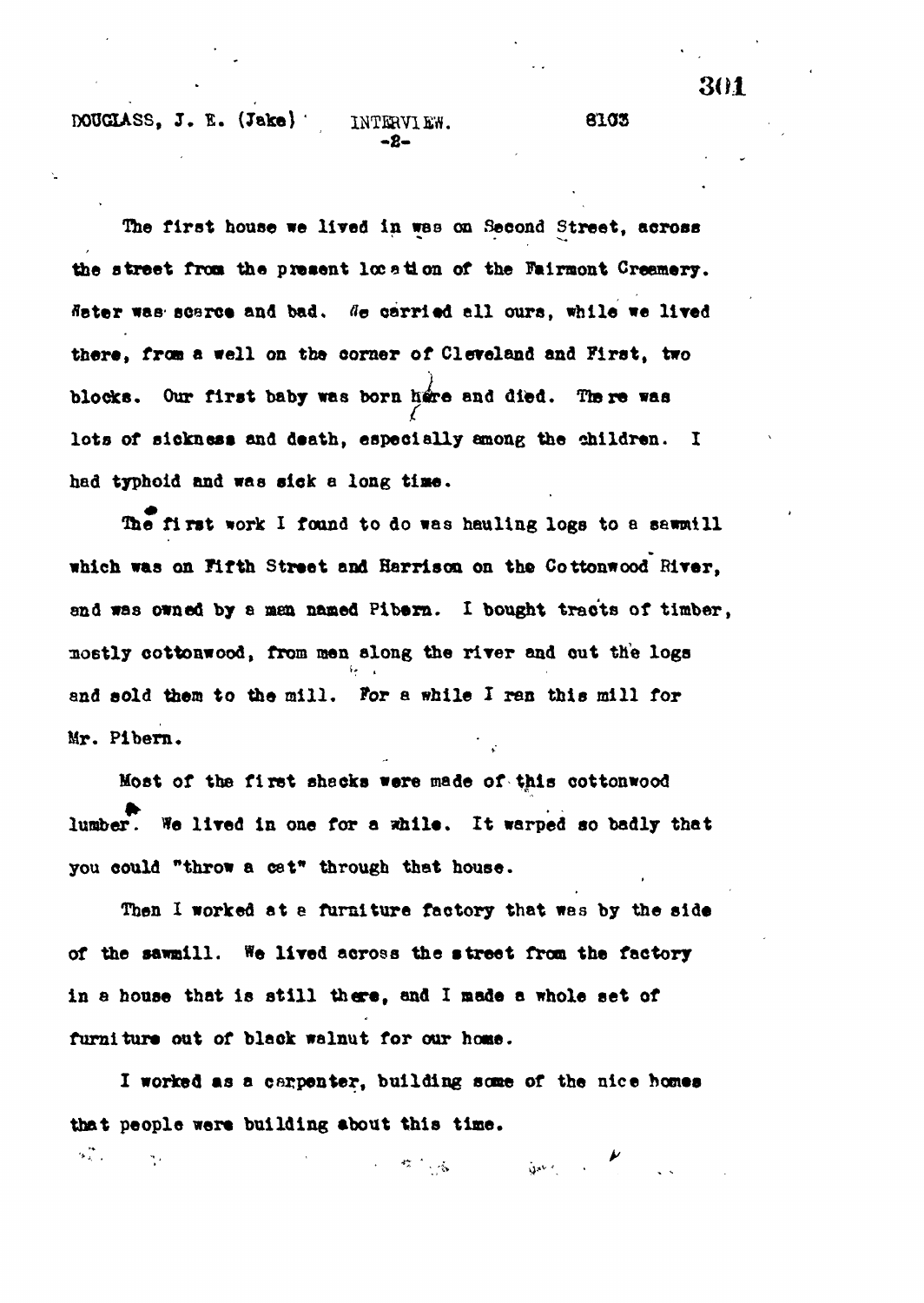**DOUGLAS^,** *J.* **E. (Jake) INTERVIEW. » 8103**

١

**- 3 -**

**Mr. Thoses lived clos e to the old sawmill and while I was working there-he hired me t o build a steamboat. It would carry seventy-five passengers and had a big wheel at the** back. He named it "The Charley Mansur" for his friend who **was a congressmen from Missouri. When i t was finished**

**Mansur came on a visit and we got up a party and went down the river to May Park. That was the roost fun I ever had. I don't remember whet we did, only we had some beer along.**

**The Co'ttonwooa River had more water in it in those days.** Young couples went rowing on it, and a trip down to this park **on the steamship was a real thrill . Mansur Avenue was named for this seme man.**

In 1901 we built a home on the top of West Noble Hill. There were very few houses west of us. Joe a. McNeel's big **house and the McGenn house on Cleveland were the only ones** I remember. The hill was steep and full of rocks, and after **a rain, muddy. I did most of the work myself and we were proud of our hone.**

**Dr. A. L. Blesh was our family doctor until he moved to Oklahoma City.**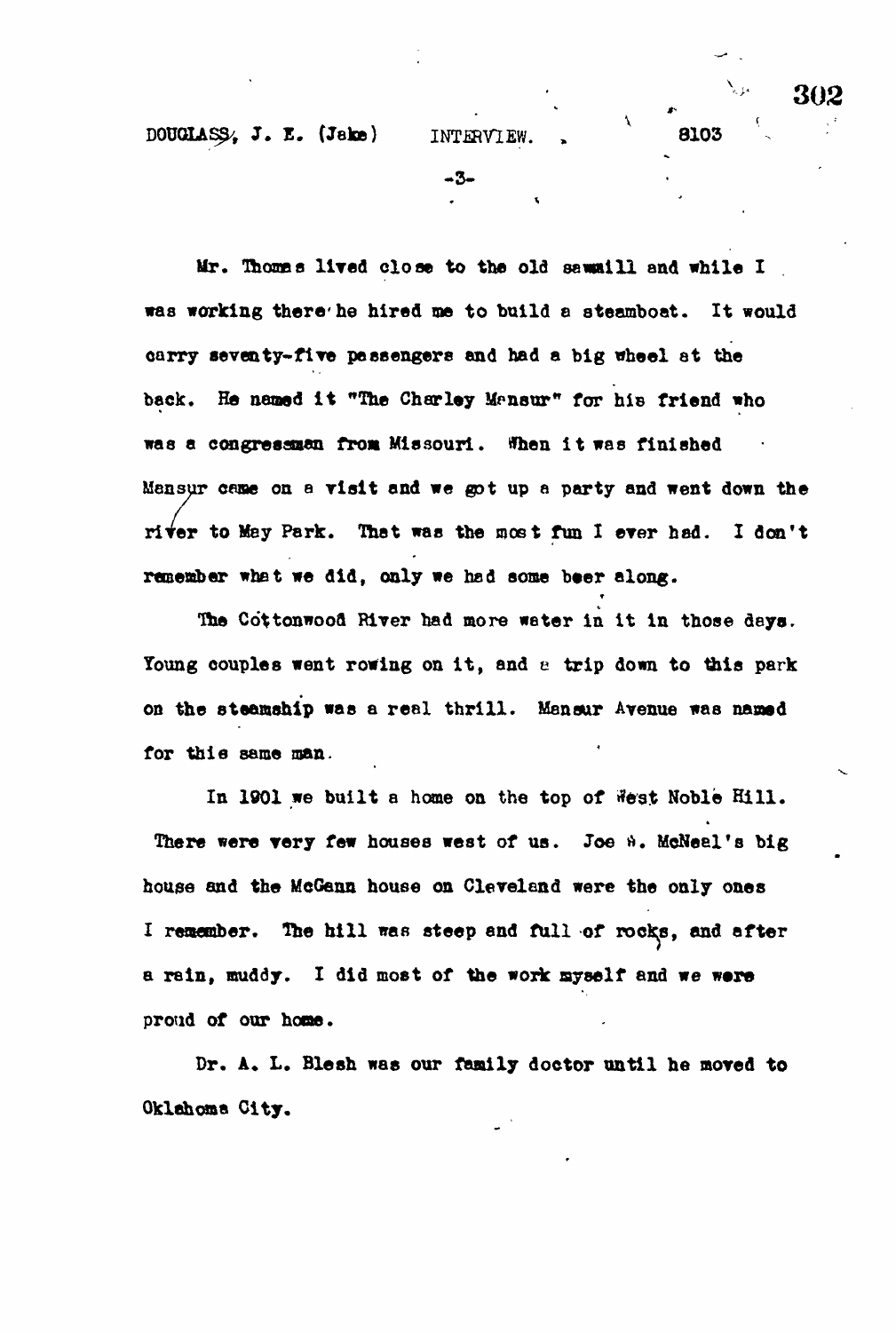**DOUGLASS, J. E. (Jake) INTERVIEW.** 

**- 4 -**

303

**3105** 

**I »aa a.member of the city council when/Dr. John w. Duke was mayor, but I waa BO busy after I got Into the cotton** business that I didn't have much time for office holding.

**We attended the Christian Church and soon after we came I helped build the first frame building. I think it was on the corner of Cleveland and Broad.**

**Before the Government was established in the territory, there was a company of-soldiers under Captain Cavanaugh stationed in West Outhrie. Things were pretty quiet, though.** Very little disorder and crime. The most exciting thing that **happened was a shooting just outside the land office. Irs N. Terrell, a member of the Territorial Iegialature?had warned p man named finery not to testify against him in a case about his claim in Payne County. Emery was subpoenaed and went in,** when called, looking pretty-nervous. Just as he came out of **the land office, after giving bis testimony Terrell shot him. I saw him fall. Terrell was sent to the penitentiary.**

**I built the Pioneer Cotton Mill, the firat, and for many years the only cotton mill in Oklahoma. There is another now et Sand Springe. I was the president and general manager of the Pioneer Mills until 1918. Then I sold out my Interact in it.**